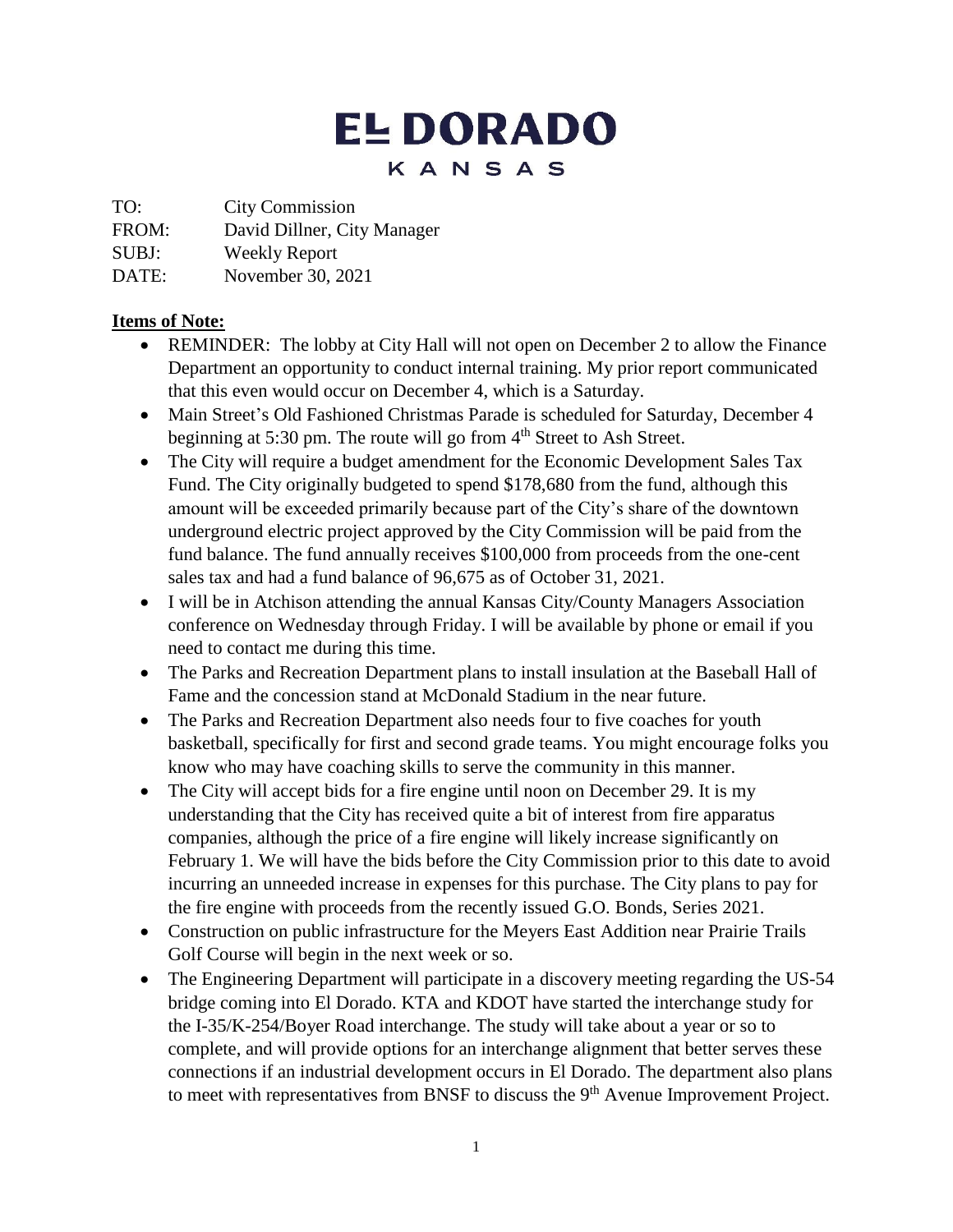The project requires considerable work over and around BNSF's railroad, so the company wants to work with the City to develop the best way of proceeding.

- The Finance Department recently coordinated with the Kansas Department of Children and Families (KDCF) to participate in a water assistance program designed to provide financial assistance to low income families struggling to pay water and wastewater bills. KDCF will provide \$9 million in assistance from funds received for COVID assistance. Families must apply with KDCF in order to receive funds, which will be provided directly to the City to offset any outstanding utility obligations.
- The Police Department completed its Thanksgiving holiday participation in KDOT's Special Traffic Enforcement Program (STEP). The program provides an incentive for local agencies to provide education and enforcement aimed at increasing travelers' compliance with occupant restraint and impaired driving laws. The Police Department received the full incentive for its efforts this past weekend, which includes \$4,500 in equipment purchases and reimbursement for all overtime used to facilitate the department's participation. The Police Department used the funds to acquire one patrol car radar unit and safety lights for officers.
- The Public Works Department razed the structure previously located at 814 N. Railroad Street. The department found a fully stocked jukebox that unfortunately did not work. There is no word on whether it may be repaired.
- The Public Works Department continues to cut joints into the runway at Captain Jack Thomas Memorial Airport. The runway had multiple failures this past year due to warm temperatures "popping" the concrete. Interestingly, joints were never cut into the runway so this preventative measure should reduce further damage to the surface and allow the runway to remain open especially during the summer.
- The Refuse Division continues to review its commercial routes to increase efficiencies. The division now allows employees to end their day whenever the route is complete, which incentivizes crews to work more efficiently during the day. This change, along with rerouting, has generated an annualized savings of about \$35,000 in an attempt to keep operating costs as low as possible amid rising wages. Much of the savings comes from a significant reduction in overtime expenses now that routes are completed in less than forty hours per workweek.
- In 2021, the Kansas Legislature passed the Kansas Fights Addiction Act (HB 2079) to govern how the state will distribute funds it receives from the national opioid settlements. Pursuant to the bill, local governments will receive 25% of the settlement funds. As required by the bill, the League of Kansas Municipalities is working with the Kansas Association of Counties and the Attorney General's office to finalize an agreement to govern the administration and split of the local portion. The City will have to adopt a resolution to receive a share of the settlement funds. Ashlyn and I are reviewing the information to get ready to discuss this issue with the City Commission at the December 6 regular meeting.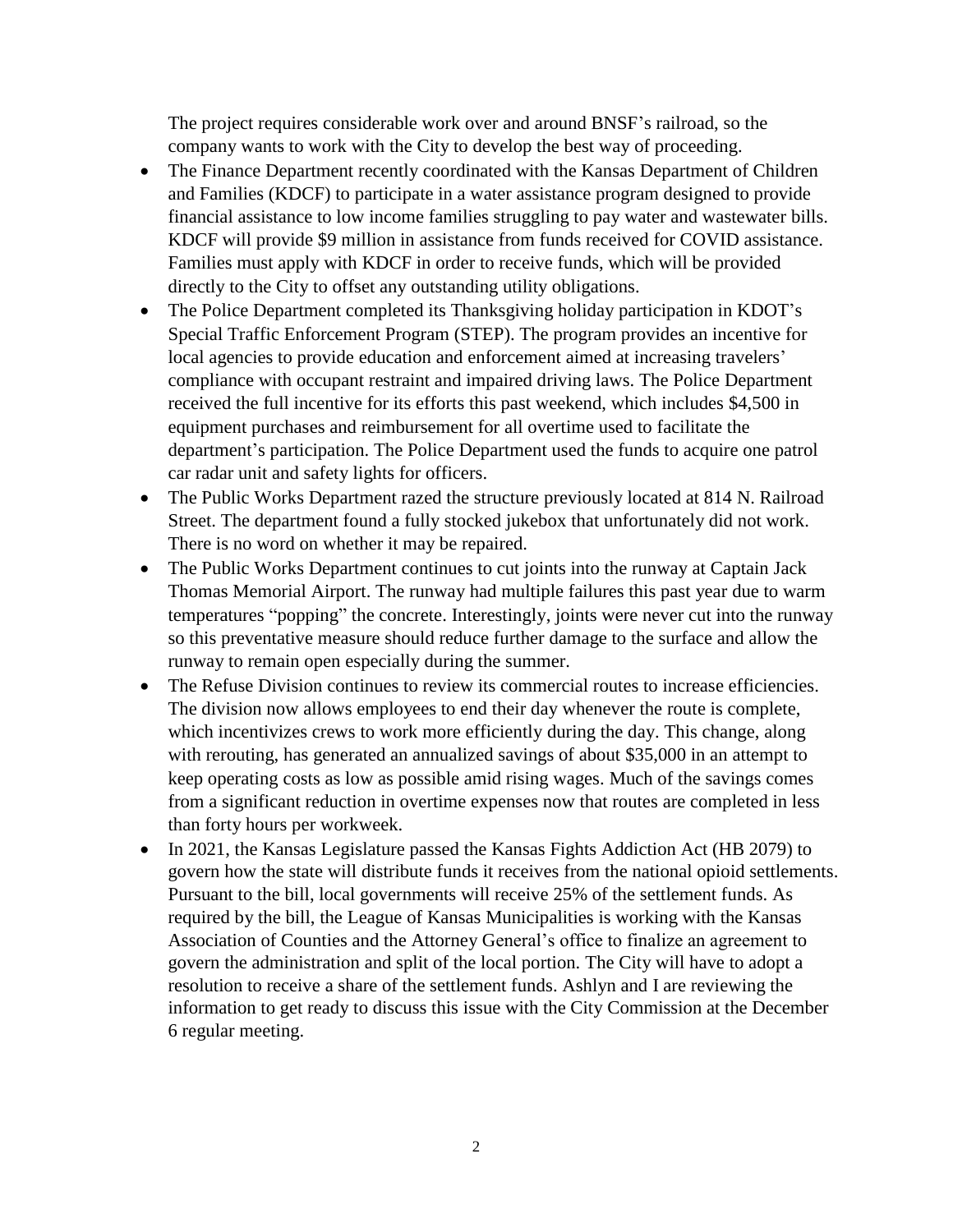### **Things to Think About:**

- The chances for snow increases as it gets colder outside. The Public Works Department ordered several dump trucks to begin replacing its aging fleet of snow fighters. The City has a good supply of salt and sand to combat a white onslaught. Unfortunately, the City has yet to take possession of these trucks due to supply chain issues that continue to plague many industries. In addition, the City planned to outfit a dump truck with a brine applicator. This truck, however, continues to sit in reserve status as it waits for needed parts. Cross your fingers that this situation may be resolved before we get too much winter activity.
- Supply chain issues continue to affect every department in their own way. It is more difficult to find certain items and the delivery time has lengthened as a result. In many cases, prices for certain commodities and supplies have increased due to insufficient supply to meet demand. The forces of supply and demand create challenges for departments to continue to provide public services to the community. So far, operating units have been able to adapt in this uncertain environment and keep services running with little effect on citizens. We will continue to do the best with what we have, but pray that the economic situation resolves itself soon or we will creep further into the unknown and be unable to adapt fast enough without a service disruption.
- The Wichita Eagle recently reported on solutions Sedgwick County is considering to address its homeless challenge. The initiatives, modeled off efforts by San Antonio and Bexar County in Texas, seek to reduce the number of people living on the streets and try to help those with mental illness and addiction issues. Such efforts include such things as a one-stop shop campus where people experiencing homelessness can access resources, a hospital system prepared for mental health emergencies, a crisis center for mental health, addiction and medical issues, a behavioral health navigator who directs first responders to emergency rooms with available beds, homeless shelters, a police force with a mental health unit, and specialty courts that focus on diversion. In no way would I advocate for such an expansive program, although I think it is instructive on how complex solutions may need to be to take steps to resolve the underlying problem.

## **Personnel Update:**

- *Vacant and currently advertised positions:* Police Officer (2), Public Works Maintenance Worker (3), Distribution/Collection Maintenance Worker, Sanitation Lead, Firefighter, Water Treatment Superintendent, Sanitation Collector, Police Chief.
- Advertisements for the Police Chief position went live on Wednesday before Thanksgiving. The position is open until filled, although the first review of applications/resumes will begin on December 21.
- The City filled the Animal Shelter Attendant position. Mary Brill will start on December 2 to allow time for her to receive some training from Donna Sharp, who is planning to retire at year's end.